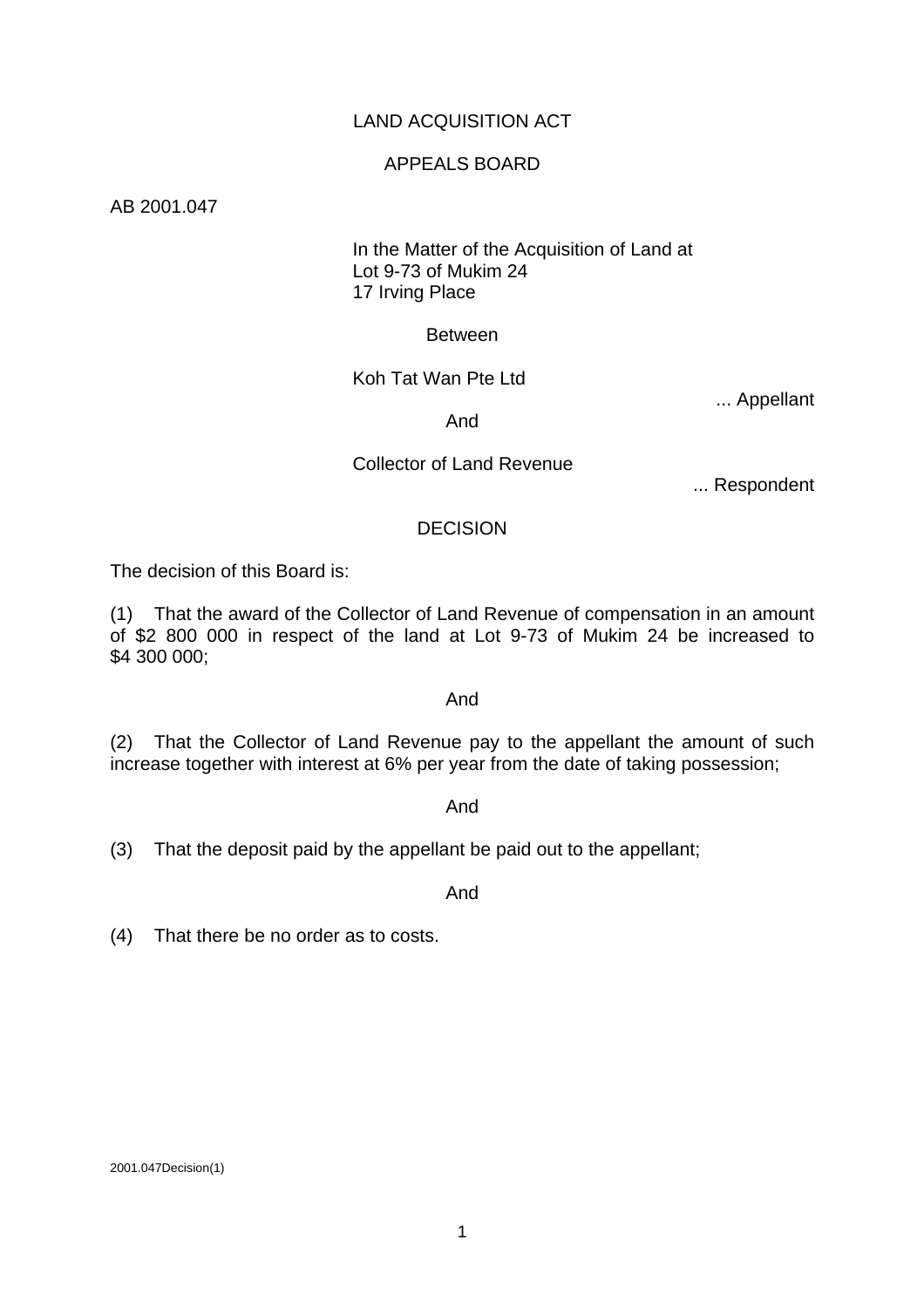# BRIEF STATEMENT OF REASONS

The reasons for the Decision/Order are:

# *Appeal*

(1) On 28 April 2001 ("acquisition date") a notification was published in the *Gazette* under s 5 of the Land Acquisition Act ("s 5 declaration") declaring that the land ("acquired land") at Lot 9-73 of Mukim 24 together with the building at 17 Irving Place ("17IP") was needed for a public purpose namely Construction of Circle Line and Comprehensive Development. The appellant was then the proprietor of the acquired land for an estate in fee simple and is a person interested.

(2) For the purpose of the inquiry held under s 10 the appellant submitted a claim to compensation of \$5 900 000 for market value of the acquired land and a sum to be ascertained for expenses under s 33(1)(e). The respondent ("Collector") found that the market value of the acquired land as at the acquisition date was \$2 800 000 and on 12 November 2001 he made an award of compensation in that amount.

(3) The appellant appeals against the award. In its petition of appeal it says that the award is inadequate and does not reflect the market value of the acquired land and that the market value as at the acquisition date was \$4 300 000. At the hearing the Collector adduced evidence that the market value was \$3 100 000 and he did not seek to support his finding that it was \$2 800 000.

# *Acquired Land*

(4) Lot 9-73 is a rectangular plot on the North side of Irving Place to the West of and close to Upper Paya Lebar Road. It has a frontage of about 20m to Irving Place and a site area of 619.80sm. It is about 1.5km to the PIE/Paya Lebar Road interchange for direct access to PIE and about 9km to the city centre at Collyer Quay. The acquired land is in a largely industrial locality with flatted warehouse and factory buildings nearby. It was not in dispute that the site was zoned Light Industry under the 1998 Master Plan and that the maximum permissible gross plot ratio ("MPGPR") was 2.5.

(5) On site is 17IP which is a 2 storey warehouse building with a 1st storey mezzanine. Written Permission for the development was granted in October 1984 and on completion the Certificate of Fitness For Occupation (as it was then known as) was issued in November in 1986. Lot 9-73 was zoned Warehouse in the Master Plan that was current then. In a letter to the appellant dated 25 April 2002 Portwood & Associates a firm of civil and structural engineers said:

# 1 ADDITIONAL STOREYS

The piling, beams and columns are capable of accepting an addition of two extra floors on the building.

2 FLOOR LOADING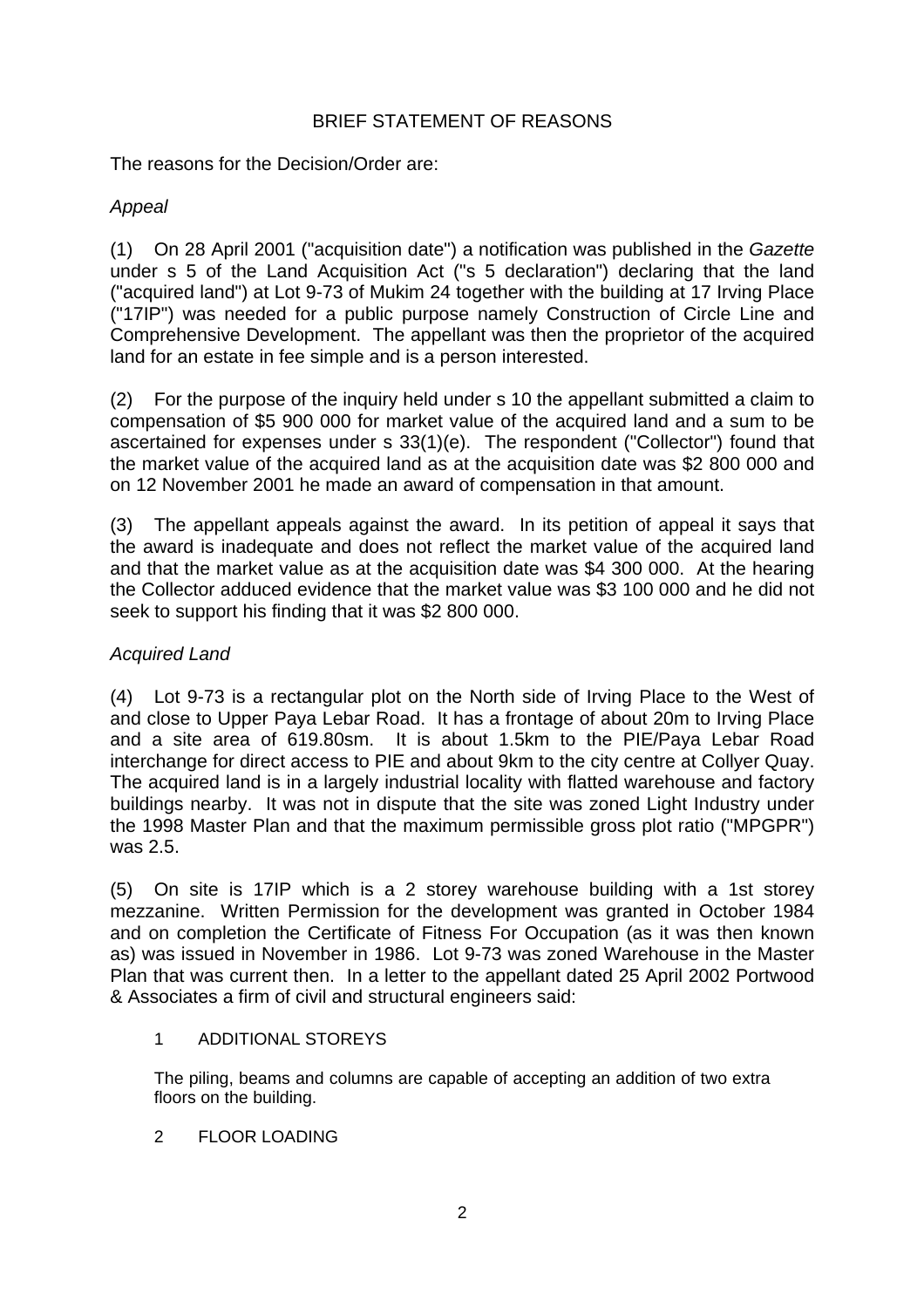That the capacities of the building's floors are significantly (greater by a factor of 1.5 to nearly 2) the loading required by the Building Regulations (*sic*) ....

The engineer who wrote the letter did not testify but the letter is in the appellant's bundle and no evidence was adduced to the contrary.

(6) It was agreed that (1) the gross floor area ("GFA") of 17IP was 500sm; (2) the GFA of the 1st storey was 203.55sm of which 27sm was used as an office and showroom; (3) the GFA of the 1st storey mezzanine was 85.57sm and it was used as a place of residence for the mother of the two shareholders of the appellant company; and (4) the GFA of the 2nd Storey was 203.55sm. Other areas of the building accounted for the remaining 7.33sm. It appears that the site has been developed to a gross plot ratio of only about 0.8.

## *Compensation*

(7) Section 33 of the Act provides:

(1) In determining the amount of compensation to be awarded for land acquired under this Act, the Board shall ... take into consideration the following matters and no others:

(a) the market value -

 $(i)$  ...

(C) as at 1st January 1995 in respect of land acquired on or after 27th September 1995;

(ii) as at the date of publication of the notification under section 3(1) if the notification is, within 6 months from the date of its publication, followed by a declaration under section 5 in respect of the same land or part thereof; or

(iii) as at the date of publication of the declaration made under section 5,

whichever is the lowest;

...

- (5) For the purposes of subsection (1)(a)
	- ...

(e) the market value of the acquired land shall be deemed not to exceed the price which a bona fide purchaser might reasonably be expected to pay for the land on the basis of its existing use or in anticipation of the continued use of the land for the purpose designated in the Development Baseline referred to in section 36 of the Planning Act 1998, whichever is the lower, after taking into account the zoning and density requirements and any other restrictions imposed under the Planning Act 1998 and any restrictive covenants in the title of the acquired land, and no account shall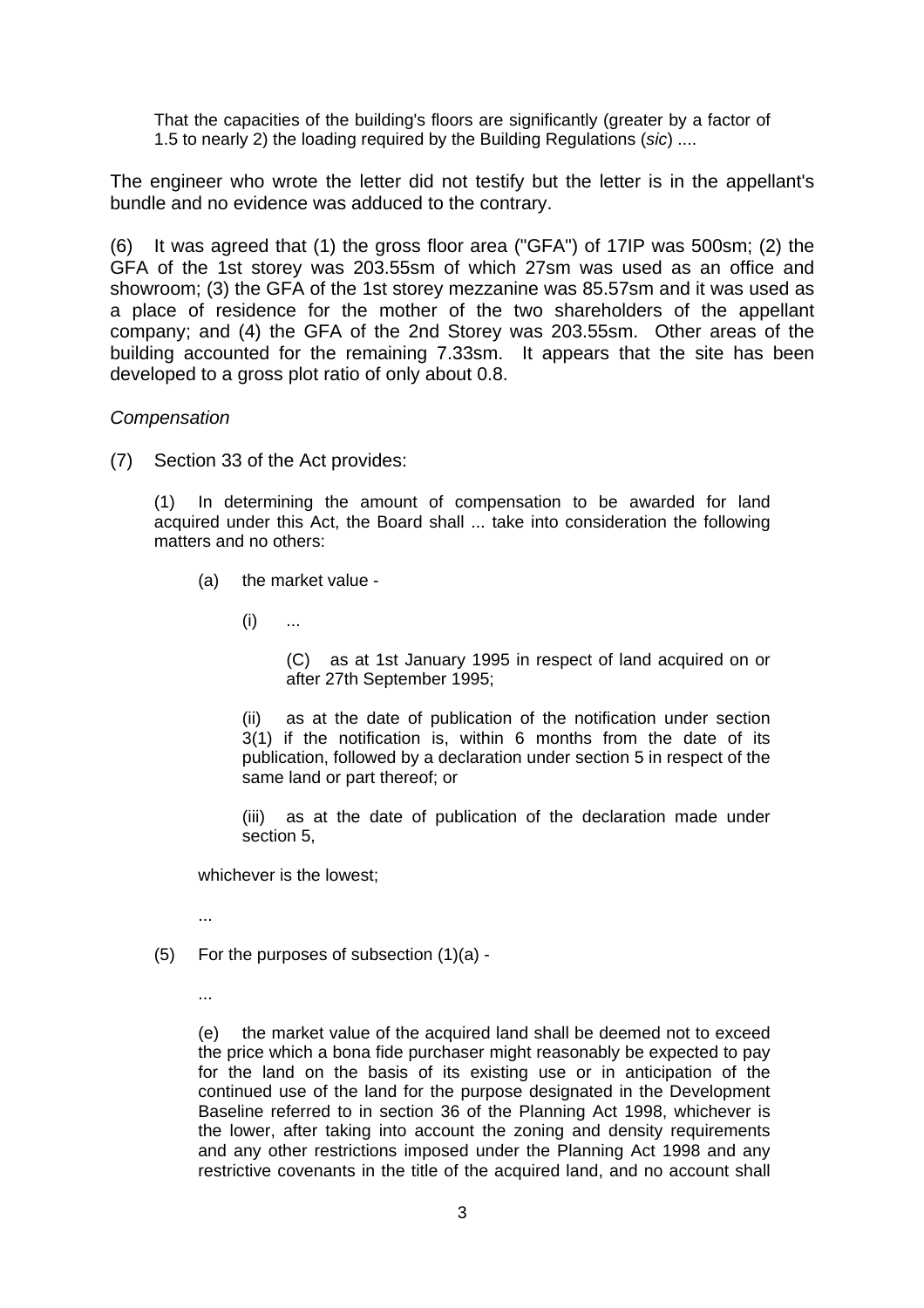be taken of any potential value of the land for any other more intensive use ....

No notification under s 3(1) was published and the s 5 declaration was published on 28 April 2001 (the acquisition date as noted earlier) and it is common ground that the market value as at 28 April 2001 was lower than as at 1 January 1995 and it is the market value as at 28 April 2001 that among other matters has to be taken into consideration.

### *Appellant's Valuation*

(8) Mrs Lydia Sng of Knight Frank Pte Ltd testifying for the appellant stated in her valuation report dated 6 June 2003 that she determined the market value by the comparable sales method. She referred to the following transactions:

| Property                                  | Site Area<br>EGFA  | Price<br>/sm EGFA         | Transaction<br>Date |
|-------------------------------------------|--------------------|---------------------------|---------------------|
| 1 1 Irving Place<br>("1IP")               | 586.4sm<br>327.6sm | \$3 000 000<br>\$9 158/sm | 1999 Dec 29         |
| 2 3 Kim Chuan Terrace 567.8sm<br>("3KCT") | 443.7sm            | \$3 700 000<br>\$8 339/sm | 2001 Apr 27         |

"EGFA" was a reference to the equivalent GFA assuming the GFA of the 2nd storey in each case to be equivalent to 80% of the GFA of the 1st storey. In the table above the EGFA represented the total EGFA of the building. Mrs Sng also referred to a 10 Howard Road ("10HR") transaction of 11 May 2001 but in his closing submission counsel for the appellant said that he was not relying on this transaction.

(9) Mrs Sng made adjustments for type of building, warehouse use/construction specifications, age/condition, location (only for 3KCT), unit size and time (only for 1IP). She derived an average adjusted EGFA rate of \$10 835.64/sm. She assumed the GFA of the 1st storey mezzanine of 17IP as well as the GFA of the 2nd storey to be equivalent to 80% of the GFA of the 1st storey and found that the EGFA was 434.85sm on the basis of the agreed GFA. She applied the EGFA rate to the EGFA of 17IP and would have found a value of \$4 711 878. It would have been much less when the 10HR transaction was taken into account as she earlier did and in the event she concluded that the market value of the acquired land as at the acquisition date was \$4 300 000.

### *Collector's Valuation*

(10) Ms Chee Hok Yean of Jones Lang LaSalle Property Consultants Pte Ltd testifying for the Collector stated in her valuation report dated 6 June 2003 that she arrived at her valuation by direct comparison with transactions of comparable properties within the vicinity and elsewhere around the material dates of valuation. She referred to the following transactions:

| Property | Site Area | Price    | Transaction |
|----------|-----------|----------|-------------|
|          | EGFA      | /sm EGFA | Date        |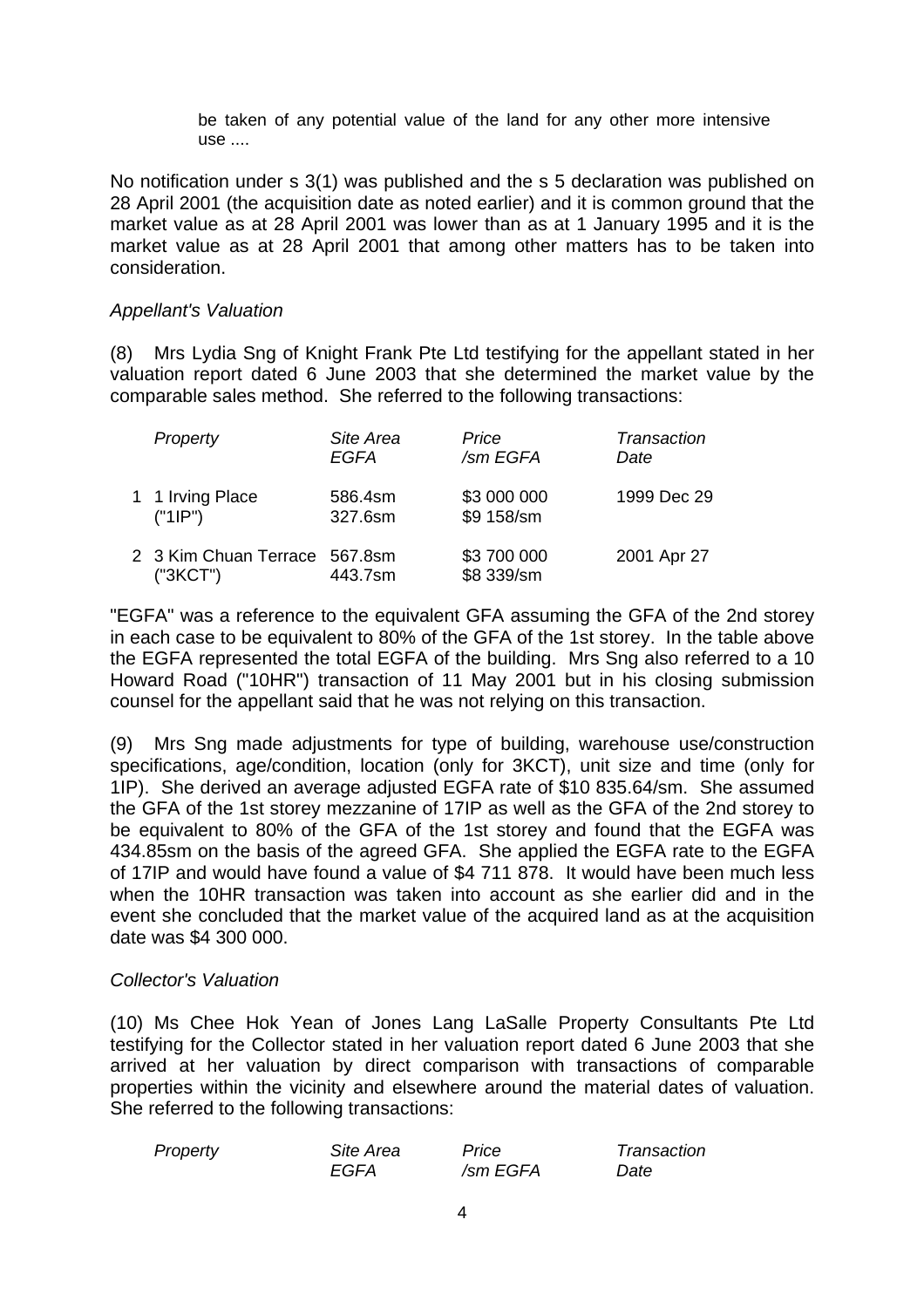| 1 124 Paya Lebar Road 725.8sm<br>("124PLR") | 508.5sm                 | \$4 100 000<br>\$8 063/sm  | 1997 Oct 2  |
|---------------------------------------------|-------------------------|----------------------------|-------------|
| 2 10 Howard Road<br>("10HR")                | 2 145.6sm<br>2 480.66sm | \$14 800 000<br>\$5 966/sm | 2001 May 11 |

124PLR was a part 1/part 2 storey building and 10HR was a 3 storey building. The EGFA was also based on the assumption that the GFA of the 2nd and 3rd storeys was equivalent to 80% of the GFA of the 1st storey. In the table above the EGFA represented the total EGFA of the building.

(11) Ms Chee made adjustments for accessibility, time, EGFA (size), age/condition and Road Line ("RL") (for 124PLR only). The site at 124PLR was adversely affected by RL at the time of the transaction while the acquired land was not so adversely affected at the acquisition date. From the 124PLR transaction she derived an adjusted EGFA rate of \$7 055/sm. Ms Chee also assumed that the GFA of the 1st storey mezzanine and of the 2nd storey of 17IP was equivalent to 80% of the GFA of the 1st storey and on the agreed GFA she would have found the EGFA to be 434.85 which is different from the EGFA she earlier found but the difference is not significant. Applying the EGFA rate to the EGFA of 434.85sm she found that the market value was \$3 100 000. From the 10HR transaction she derived an adjusted EGFA rate of \$6 264/sm and applying this to the EGFA of 17IP she would have found the market value to be \$2 750 000 but in her valuation report she gave her opinion that the market value of the acquired land as at the acquisition date was \$3 100 000.

### *Comparable Properties*

(12) Mrs Sng said that she adopted the "comparable sales" method of valuation and Ms Chee said that she arrived at her valuation by "direct comparison with transactions of comparable properties". Both expressions refer to the same approach. Both imply an analogy. In the case of "comparable sales" the analogy is between the reference transaction and the transaction in a hypothetical sale of the acquired land and in the case of the other expression it is between the reference property and the acquired land.

(13) 10HR is a 3 storey detached multiple user warehouse building with a 2 000kg cargo lift. The GFA of the 1st storey is 954.12sm. This alone without taking into account the 2nd and 3rd storeys is more than twice the EGFA of 17IP. The GFA of the 2nd and 3rd storeys is also 954.12 in each case. The site area of the land is 2 145.6sm which is substantially more than 3 times the site area of Lot 9-73 on which 17IP stands. It appears that the site has been developed to a gross plot ratio of more than 1.3. In the May 2001 transaction the property was sold for \$14 800 000. Since then it has undergone what appears from public view to be substantial refurbishment that is still continuing.

(14) The buyer has made a substantial investment in a multiple user warehouse building and 10HR is likely to be put to use to produce revenue from providing warehousing facilities and services. 17IP was and still is used by the appellant (and a company the majority of whose issued shares are held by the shareholders of the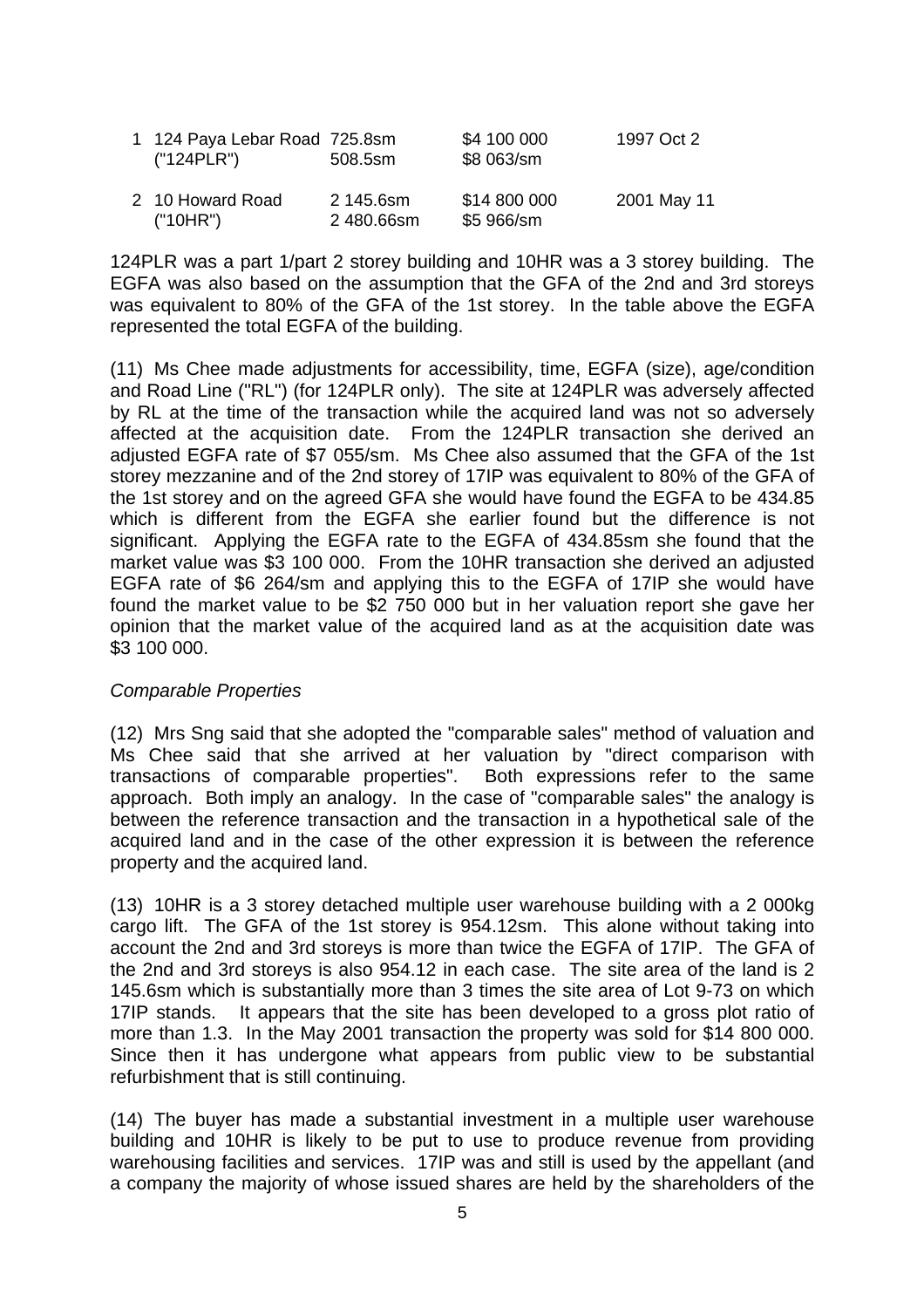appellant company) partly for the storage of their own goods of their trade and partly as a showroom and a residence as the appellant alleges. These two properties are quite different in essential respects. There is no reason to say that they would appeal to the same market segment or that the probable price or market value of the acquired land may be inferred from the price paid for 10HR. On the evidence the 10HR transaction is not a comparable sale and 10HR is not a comparable property for the purpose of determining the market value of the acquired land and this Board finds accordingly even though both the appellant and the Collector are no longer relying on them.

(15) Ms Chee referred to the 124PLR transaction. 124PLR is a single storey factory building with a 2 storey office annexe with an EGFA of 508.5sm on a rectangular plot with a site area of 725.8sm. 17IP is a warehouse building which is partly used for the storage of goods but these are goods of the trade of the occupiers. It is also partly used for a showroom and a residence as noted above. There are these differences as well as differences in accessibility, time of transaction, EGFA and the age/condition of the building but on the evidence these are differences for which some adjustments can be made. These are not the only differences.

(16) The site of 124PLR was adversely affected by a RL at the time of the transaction as noted above. The RL was for a Category 2 road reserve and ran along the front of the property to a depth of about 5.5m from Paya Lebar Road as it then was adversely affecting not only the site but also part of the then existing building. If the road proposal was to be implemented not only would a substantial part of the site be required but part of the building might have to be demolished. The alternative would have been for the entire site to be compulsorily acquired as in fact it was by a s 5 declaration published the same day as in this case. In the case of the acquired land the RL was for a Category 5 road reserve and only affected about 41sm of the site and the whole of the affected part was outside the boundary wall and entrance gate as at the acquisition date. This is a difference in an essential respect and there is no market evidence to point to the adjustment which would have to be made to enable the probable price or market value of the acquired land to be inferred from the 124PLR transaction. In the decision of this Board 124PLR is not a comparable property and the 124PLR transaction is not a comparable sale.

# *Market Value as at Acquisition Date*

(17) Mrs Sng referred to the 1IP and 3KCT transactions. 1IP is a 2 storey end unit with an EGFA of 327.6sm in the same street as 17IP and 3 KCT is an intermediate terrace unit with an EGFA of 443.7sm some distance away to the East of Paya Lebar Road and both are factory units constructed in the 1970s. The contract date for the 1IP transaction was December 1999 and the site was also affected by RL but the effect appears to be quite negligible. 17IP is a detached warehouse unit with an EGFA of 434.85sm constructed in 1986. This Board accepts that these are comparable transactions notwithstanding the differences and find accordingly. For these differences (other than for warehouse use/construction specifications and for age/condition) Mrs Sng allowed an adjustment of +2.5% for the 1IP transaction and +5.4% for the 3KCT transaction. This Board sees no reason to disagree and finds accordingly.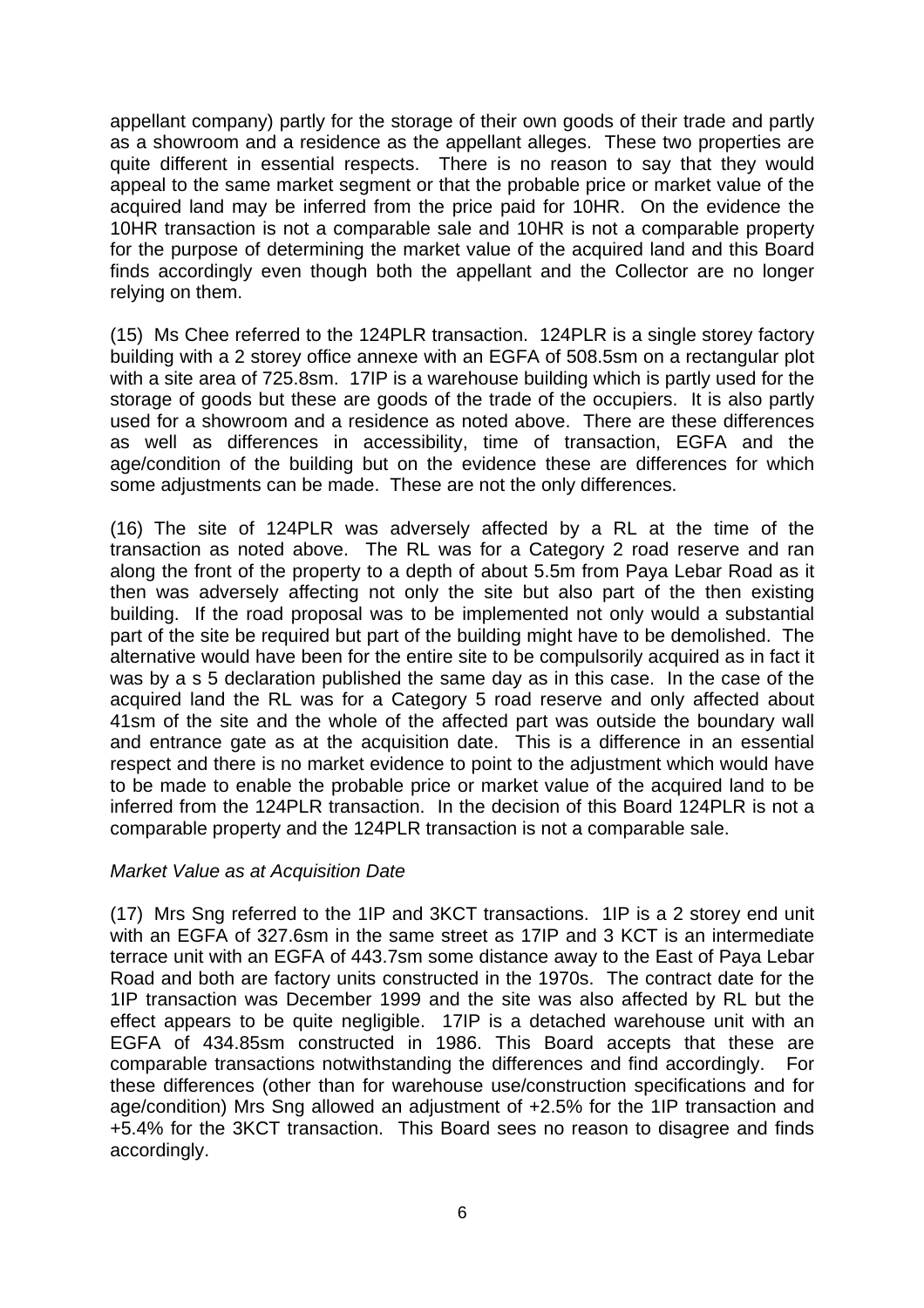(18) For warehouse use/construction specifications and for age/condition Mrs Sng allowed +10% for each difference in both cases. For the difference between factory space and warehouse space she referred to URA, *Property Market Information* ("PMI") but the median prices given in PMI are for multiple user factory space and multiple user warehouse space. When Ms Chee was cross examined she agreed that warehouse use would give a higher value than light industrial use and she said she would allow +5% altogether for the two differences. For age and condition she thought that \$150 000 to \$200 000 would be about the cost involved and +5% would be an appropriate allowance. It follows that she would allow something more to take into account warehouse use/construction specifications. For an average base EGFA rate of about \$8 750/sm +5% amounts to about +\$190 000 while Mrs Sng's allowance of +20% amounts to about \$760 000.

(19) On the evidence and doing the best in the circumstances of this case this Board finds that the base EGFA rate should be adjusted by +10% in all for both warehouse use/construction specifications and for age/condition. This amounts to a total adjustment of +12.5% for the 1IP transaction and +15.4% for the 3KCT transaction for an average EGFA rate of \$9 963/sm or a value of \$4 332 411 when applied to the EGFA of 17IP. This will be rounded down to \$4 300 000. At the hearing it was agreed that the market value determined on this basis does not exceed the existing use price or the Development Baseline use price for the purpose of s 33(5)(e). In the premises this Board finds that:

(a) for the purpose of s  $33(1)(a)$  the market value of the acquired land as at 28 April 2001 was the lowest;

(b) the market value of the acquired land as at 28 April 2001 was \$4 300 000; and

(c) the market value so found does not exceed the existing use price or the Development Baseline use price determined in accordance with s 33(5)(e).

*Reasonable Expenses under s 33(1)(e)*

(20) In its petition of appeal the appellant says under para 1:

(e) Grounds of Appeal ...

 (5) The Collector has failed to consider awarding damages under Section 33 (1)(e) of the Act.

Section 33 provides:

(1) In determining the amount of compensation to be awarded for land acquired under this Act, the Board shall ... take into consideration the following matters and no others:

...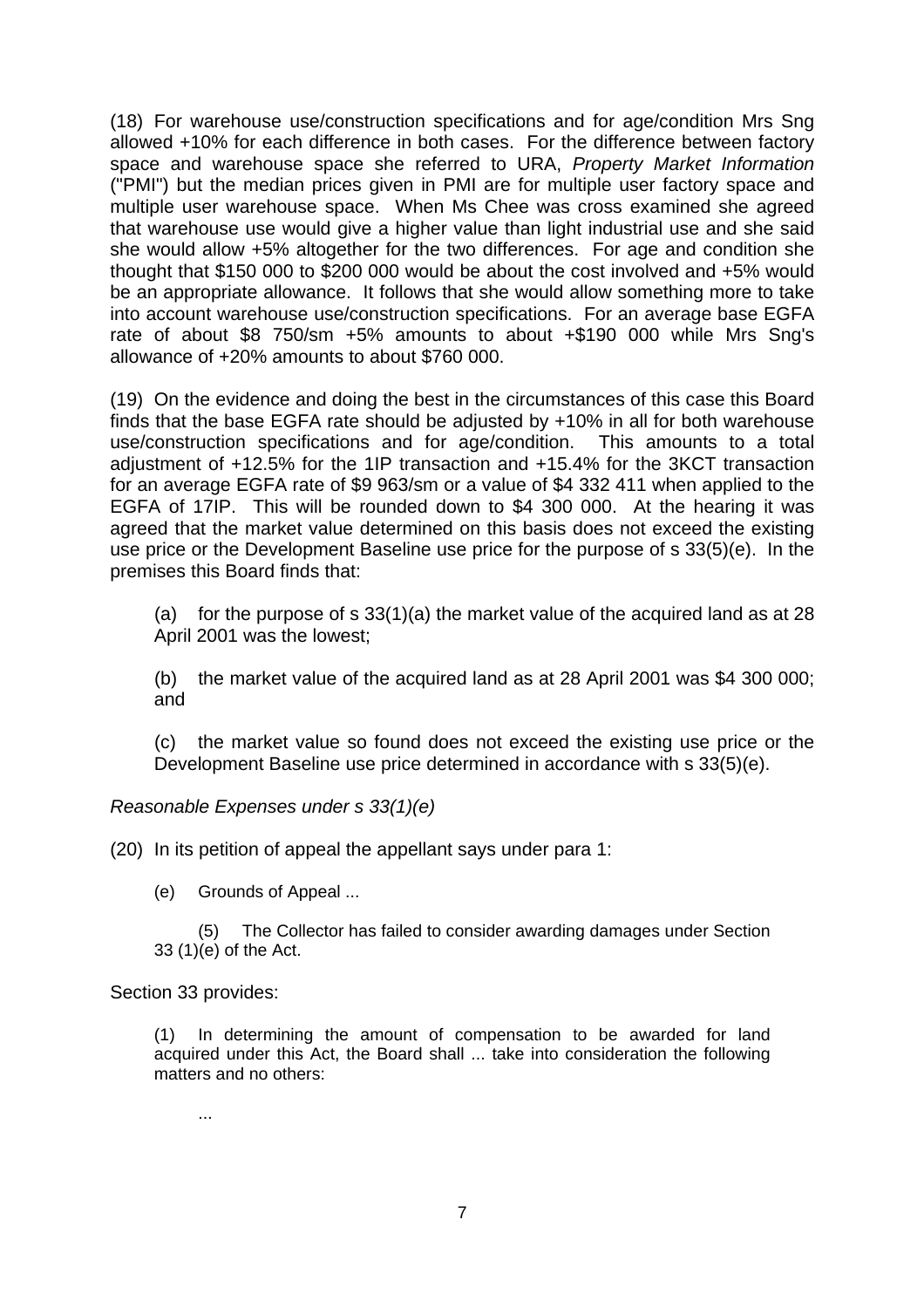(e) if, in consequence of the acquisition, [the person interested] is compelled to change his residence or place of business, the reasonable expenses, if any, incidental to that change ....

What s 33(1)(e) provides is that the reasonable expenses must be taken into consideration in determining the amount of compensation to be awarded and not that damages might be awarded separately or additionally. No particulars of the injury or loss giving rise to any such misconceived right to damages and no particulars of any expenses have been given but when counsel opened his case he referred to the cost of about \$20 000 to be incurred in moving the goods stored at 17IP and dismantling and re-assembly of a hoist. No objection was taken to this ground of appeal having been raised in this way and this Board will allow it to be relied on.

(21) On the same day that the s 5 declaration was published the Commissioner of Lands wrote to the appellant to say:

3 Land Office intends to take possession of your property by Apr 2006. However, if you wish you may hand over your property earlier.

The Commissioner of Lands and the Land Office were then the authorities which would manage state land which was what the acquired land would be when the acquisition was completed. Down to the date of hearing the appellant was still in possession and although the Collector has made his award the appellant has not been paid the compensation in full and there is no evidence that any amount has been paid into court in accordance with the provisions of s 40.

(22) In his written submissions counsel for the Collector said (a) that the appellant had not carried on business at the acquired land; and (b) that "the business has todate not relocated or 'changed its place' ". He submitted that for either of these reasons the appellant could not "avail itself of a remedy under s 33(1)(e)". This Board will assume that what counsel meant was that in the circumstances of this case there was no matter to be taken into consideration under s 33(1)(e).

# (a) *Carrying on business at the acquired land*

(23) Mr Koh Hock Bin the managing director of the appellant company and one of its shareholders said in his affidavit:

7 The [acquired land] is currently owned by the Appellant and has been jointly used by the Appellant and Chin Lim Timber Merchant Pte Ltd ("Chin Lim") as a warehouse cum office since it was built ....

8 .... Both companies deal primarily in construction materials such as sawn timber, plywood and other related products. They share common directors and also have the same shareholders except for one Ms Koh Beng Hwa who is a shareholder of Chin Lim but not of the Appellant ....

9 The Appellant and Chin Lim have not entered into any formal tenancy agreement, however, for the use of the premises, Chin Lim pays S\$3000 per month to the Appellant on a month-to-month basis.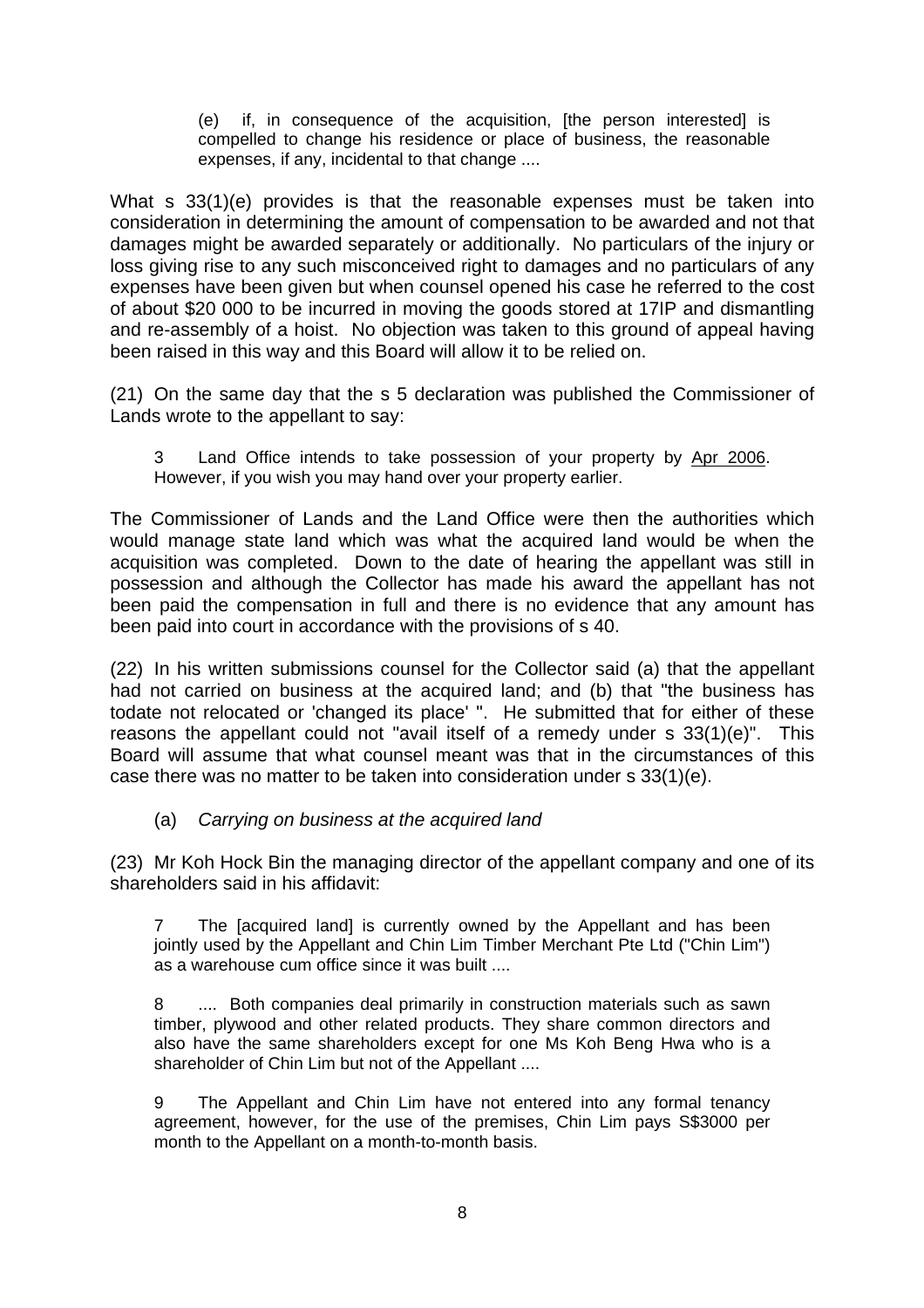The statement in para 7 is not quite accurate as the mezzanine floor was used as a residence and part of the 1st storey was used for a showroom also and 17IP was reported in October 1997 to be owner occupied as will be seen later.

(24) Under cross examination Mr Koh said that down to the acquisition date Chin Lim was paying \$4 000/month. It was reduced sometime last year. He said that the appellant occupied the showroom and about 20% of the storage space on the 1st storey. As noted above the GFA of the office and showroom was about 27sm and the GFA of the remaining space on the 1st storey was about 176.55sm and 20% of that would be about 35.31sm. The rest of the space was occupied by Chin Lim. On his evidence the appellant occupied about 62.31sm of the 1st storey and Chin Lim occupied the rest of the 1st storey and the whole of the 2nd storey with a GFA of 203.55sm. "Chin Lim" or *zhen lin* (in Chinese characters) can be clearly seen in a prominent position on the outside wall of 17IP when the photograph in Mrs Sng's valuation report of 6 June 2003 was taken.

(25) Mr Koh said that the appellant's goods stored at 17IP were plywood and sometimes zinc sheets and that Chin Lim's were plywood, cement, sawn timber, roofing products, zinc, asbestos and partition boards. There were no markings on the goods to identify them as belonging to one or the other of the occupiers and "[they] just knew [themselves]". The goods were received into the warehouse in crates and they were stored by type. There were no designated areas in the warehouse for the use of one or the other.

 (26) On the evidence such as it is this Board finds that the appellant did carry on construction materials business at 17IP and that such business continued through the acquisition date and this part of the Collector's case fails.

(b) *Business has not relocated* 

(27) It is not disputed that the business carried on at 17IP has not relocated but this does not conclusively determine the question whether there is any matter to be taken into consideration under s 33(1)(e). Acquisition begins when a s 5 declaration is published. The Collector is then directed under s 6 to take proceedings for the acquisition of the land. He gives notice under s 8 that the Government intends to acquire the land and that claims to compensation for all interests in the land may be made to him. The notice will also require all persons interested to appear before him at an appointed time and place and to state among other things the amount and particulars of their claims. The appointed time must be not earlier than 21 days after the date of the notice. Under s 10 he inquires into three matters including the value of the land and the respective interests of the persons claiming the compensation "and shall as soon as possible after the conclusion of the inquiry, make an award under his hand of ... the compensation which in his opinion should be allowed for the land .... ". s 15 provides:

In determining the amount of compensation, the Collector shall take into consideration the matters mentioned in section 33 ....

The matters he must take into consideration include the expenses under s 33(1)(e). If the change of place of business must take place before the expenses incidental to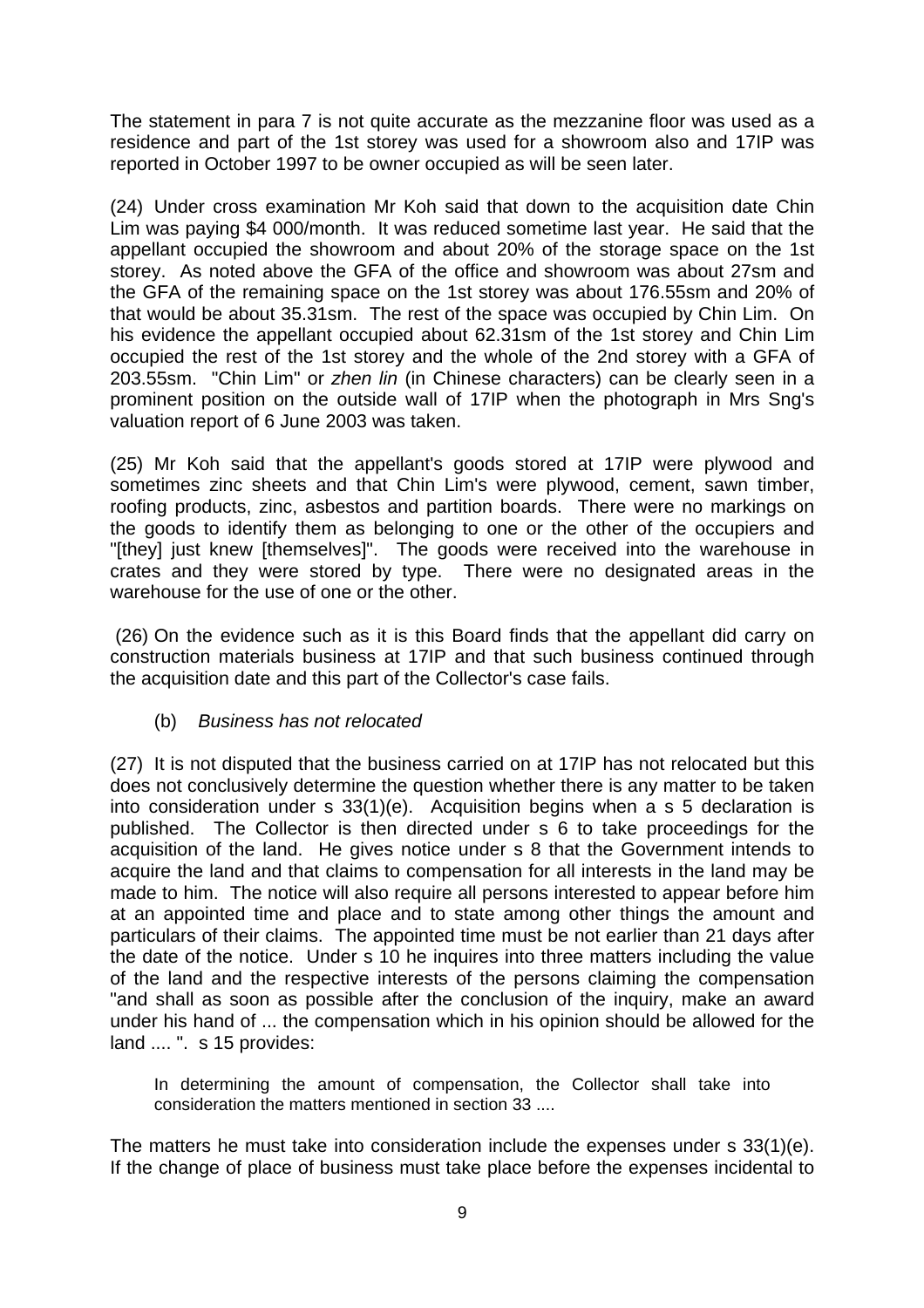it can be taken into consideration the person interested will be seriously disadvantaged and it is necessary to examine the language of the provision to see if that is the legislative intent.

(28) Section 33(1)(e) is repeated here for convenience:

(1) In determining the amount of compensation to be awarded for land acquired under this Act, the Board shall ... take into consideration the following matters and no others:

...

(e) if, in consequence of the acquisition, [the person interested] is compelled to change his residence or place of business, the reasonable expenses, if any, incidental to that change ....

To avail itself of the benefit of this provision it seems quite clear that the person interested or appellant in this case must show (a) that it is compelled to change its place of business; (b) that it is compelled in consequence of the acquisition; (c) that the expenses are incidental to that change; and (d) that the expenses are reasonable. There is nothing in the language to suggest that the change must have taken place or the appellant must have relocated before the Collector makes his award or before the appeal is heard by this Board.

(29) In *Stage Development Pte Ltd v Collector of Land Revenue* (Decision in AB 1997.012 dated 21 August 2001, unreported) the appellant ceased business after the acquisition date but had not relocated when its appeal was heard. A differently constituted Board found (a) that there was no real likelihood that it would resume its business and that it had no real intention of changing its place of business; and (b) that a reasonable businessman in the position of the appellant would not secure the alternative premises or any other premises at about the same rent to resume the business there or relocate his business there; and made other related findings of fact and concluded that the appellant had not made out its case for expenses under s 33(1)(e). See para (60). See also *Director of Buildings and Lands v Shun Fung Ironworks Ltd* [1995] 2 AC 111 at pp 128 to 131 *per* Lord Nicholls of Birkenhead. If the appellant in this case has relocated its business then the question raised in the Collector's case does not arise. If the appellant has not then it has to satisfy this Board that it intends to do so and that a reasonable businessman in its position would do so.

(30) Mr Koh said in his affidavit:

20 As a consequence of the compulsory acquisition of the [acquired land], the Appellant will be forced to relocate its place of business. The Appellant is currently looking for an alternative location in the neighbouring industrial estates to shift its business operations to.

21. Based on a rough estimate, it will cost the Appellant about S\$20,000 to relocate its place of business. This amount includes the cost of moving the goods being stored at the Subject Property and the dismantling and re-assembly of the two-tonne hoist. The Appellant is in the process of obtaining a formal quotation from a transportation company.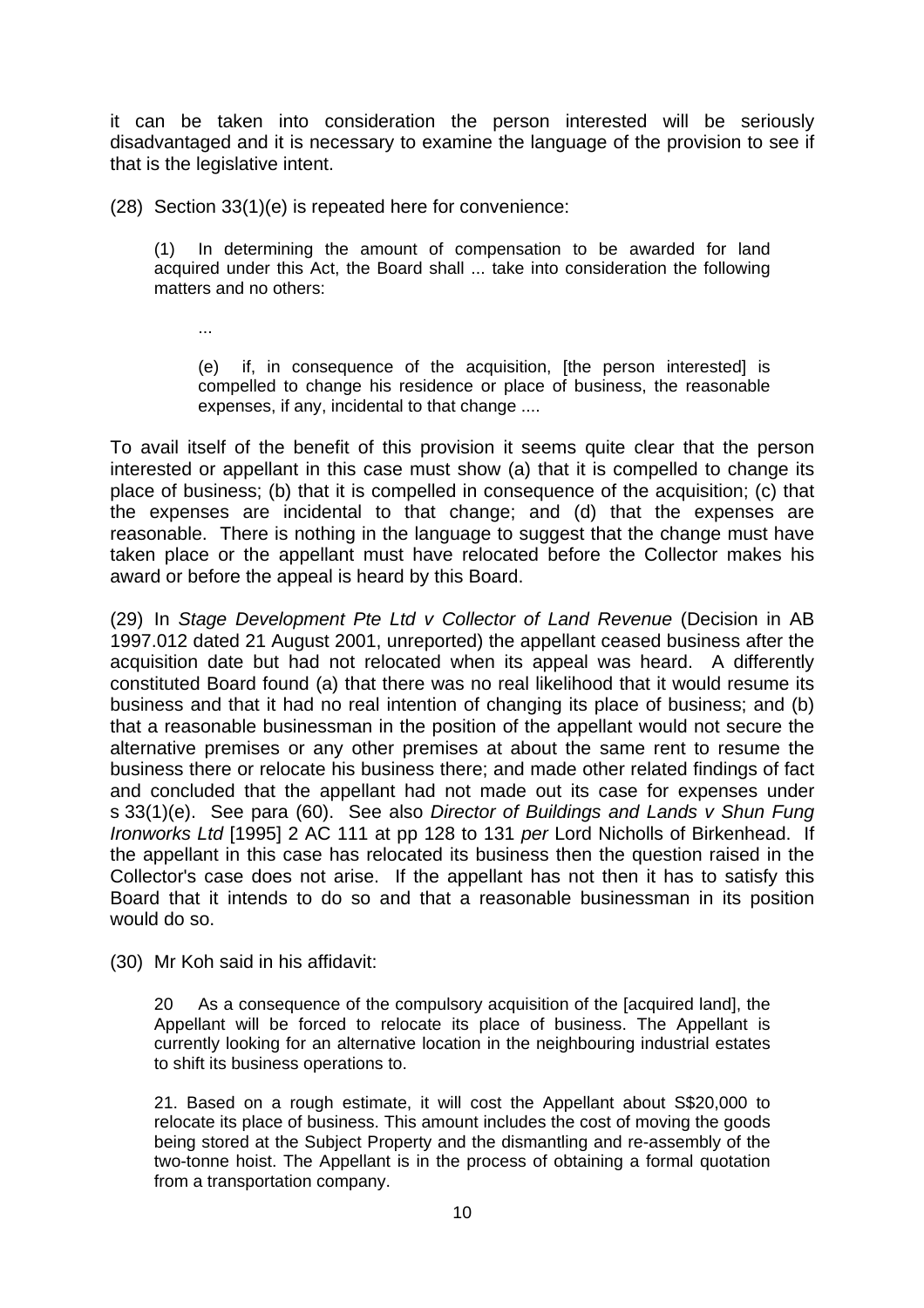At the hearing the appellant produced a quotation dated 12 June 2003 given by Siong Hwee Transport Service Pte Ltd to relocate at Kaki Bukit for a total sum of \$20 500. \$15 000 is for relocating and installing the hoist; \$3 000 is for removing and transportation of "general office, showroom shelves and etc"; and \$2 500 is for transfer and transportation of "equipments". As noted above no particulars of the injury or loss giving rise to any misconceived right to damages claimed in the petition of appeal have been given but the appellant's case has been presented on the basis that the business carried on at the acquired land was the construction materials business for which the appellant occupied the office and showroom and about 20% of the storage space on the 1st storey. There is no reference in the quotation to the transportation of any goods in the trade of the appellant. These goods would hardly be included in the unexplained reference to "equipments".

(31) The Kaki Bukit premises have not even been identified and no evidence has been adduced as to these premises. No evidence has been given of any premises other than the broad statement that the appellant was currently looking for an alternative location. It is not disputed that the appellant has until April 2006 to give possession of the acquired land unless the Government changes its mind but it seems unlikely that if there is any intention to relocate the business much more should not have been done to acquire alternative premises before the hearing of this appeal the more so in view of the cost of land since the acquisition date whether in terms of purchase or lease.

(32) Ms Tay Shiow Jiuan of Asian Appraisal Co Pte Ltd testifying for the appellant said that in October 1997 her company was instructed by the appellant to prepare a valuation and she produced a copy of her report dated 23 October 1997. From the report it appears that the appellant owned properties at 61 Upper Paya Lebar Road ("61UPLR") which is nearby to 17IP, 133/A Upper Paya Lebar Road ("133/AUPLR") and 17/A/B Rambutan Road ("17/A/BRR") in addition to 17IP. 61UPLR is a 4 storey commercial building known as Tat Wan Building a name no doubt derived from the name of the appellant. There are shops on the 1st storey and offices on the upper storeys. According to the report "part of the [property] was owner occupied and the rest was tenanted" but Mr Koh was not cross examined on this although he said under cross examination that the appellant did not "operate from elsewhere" other than at 17IP. 133/AUPLR is an intermediate shophouse used for a coffee shop on the 1st storey and a residential unit on the 2nd storey. According to the report this property was "tenanted". 17/A/B is a 3 storey intermediate walk-up residential apartment building. According to the report all the residential units were "tenanted". Mr Koh confirmed that these properties belonged to the appellant. In the valuation report 17IP was described as owner occupied. It appears that Chin Lim was not a tenant or otherwise in occupation at that time and it is more likely than not that its name or *zhen lin* (in Chinese characters) appeared as shown in the photograph in Mrs Sng's report only after about October 1997.

(33) Mr Koh said in his affidavit that his mother was the previous owner of Lot 9-73 and a shareholder of the appellant company until she transferred her shares to the two present shareholders in 1997. They now hold an equal number of shares each. Among the documents in the appellant's bundle are copies of the share transfer forms and an extract from the balance sheet of the appellant as at 31 December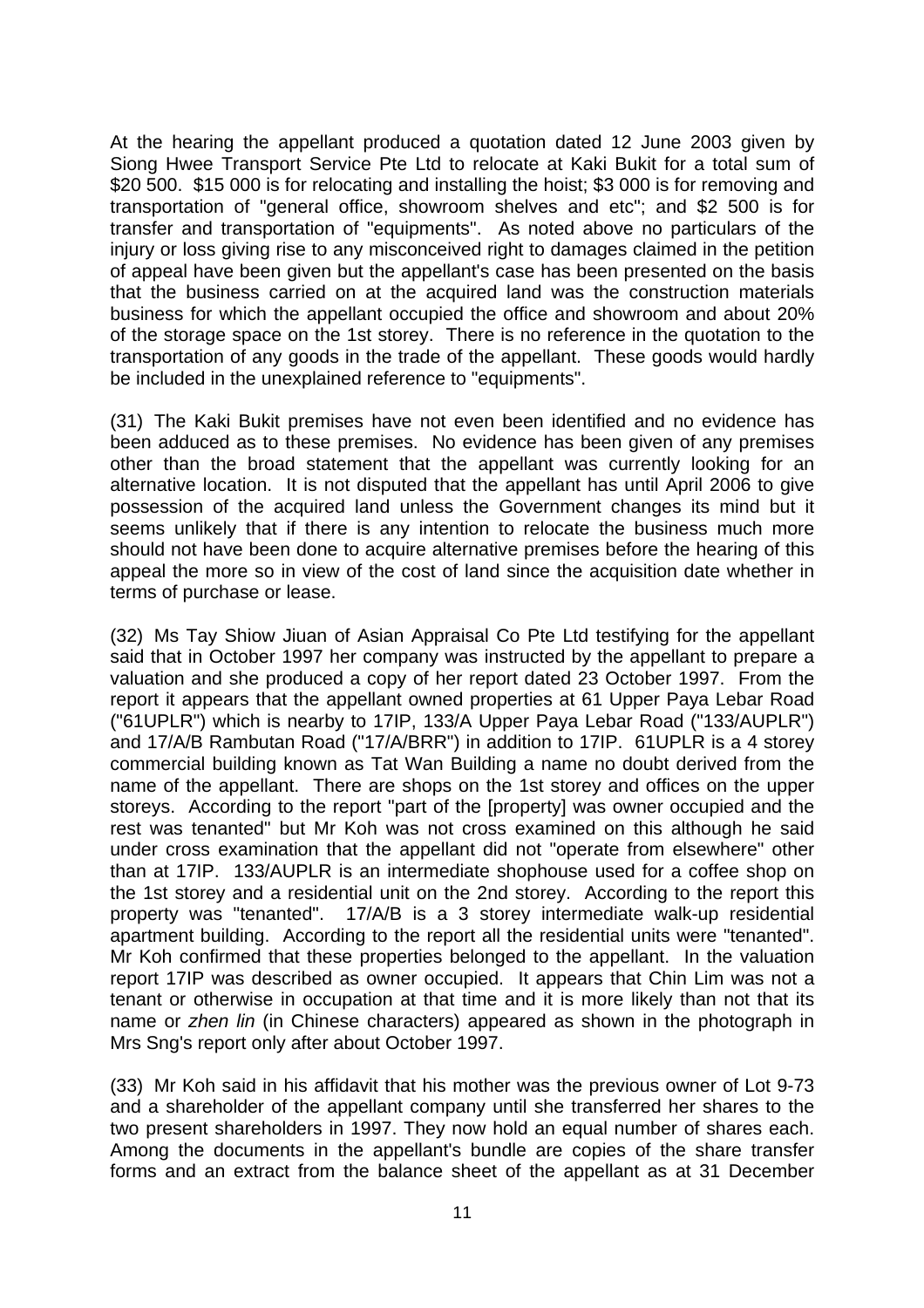1996 which was used to determine the value of the shares for the purpose of stamp duty. There is also a copy of a letter from the mother to resign as a director.

(34) The total value of the land taken from the valuation report was \$18 050 000, the value of the current assets \$799 415 and the value of the current liabilities \$376 027 for the value of total net assets of \$18 473 388. Much of the land was let to a number of tenants and some part of the current assets and liabilities must have been associated with this business and it is unlikely that the construction materials business of the appellant if any then was significant at the date of the balance sheet. Printouts from the Registry of Companies show the principal activity of Chin Lim as "Sawn timber, plywood and related products (50422)" and the principal activities of the appellant as "(1) Real estate agents (including appraisers, valuers and rental service) (70210) (2) Sawn timber, plywood and related products (50422)". Mr Koh was not cross examined as to the turnover or any of the financial features of the appellant's business carried on at 17IP or any business carried on anywhere else.

(35) After the transfer of shares from the mother the present two shareholders became and they still are the only shareholders and directors of the appellant company. They are two of the directors of Chin Lim. The third director is their sister who holds 10 000 of the 65 000 issued shares. She is not a shareholder of the appellant. The evidence is that Chin Lim pays \$3 000/month rent for part of 17IP for its construction materials business and has from a date after October 1997 had its name in a prominent position on the building. There is no evidence that there will be any change in the business of Chin Lim and if the construction materials business is to continue there is no reason why it should not be continued by Chin Lim and not the appellant. After the mother ceased to be a shareholder of the appellant towards the end of 1997 there was no apparent reason for the two companies to carry on the same kind of business at the same place.

(36) The appellant has at all material times had the business of a landowner. Apart from 17IP it still owns valuable properties at 61UPLR, 133/AUPLR and 17/A/BRR. It continues to receive or to be entitled to rental income from the letting of these properties. In 1997 it occupied part of Tat Wan Building which is a commercial building with shops on the 1st storey and offices on the upper storeys and there is no evidence of any change in the circumstances. Its registered office is still there and the probability is that it is still in such occupation and this Board finds accordingly.

(37) On the evidence the appellant has not satisfied the Board that it has any real intention of relocating its business whether at Kaki Bukit or elsewhere or that a reasonable businessman in the position of the appellant would do so and this Board finds accordingly. In the decision of this Board there is no matter to be taken into consideration under s 33(1)(e).

# *Award*

(38) Taking into consideration the market value as at 28 April 2001 this Board determines that the amount of compensation to be awarded for the acquired land is \$4 300 000. This exceeds the amount of the Collector's award and this Board orders that the Collector pay to the appellant the excess together with interest at the rate of 6% per year from the date of taking possession to the date of payment.